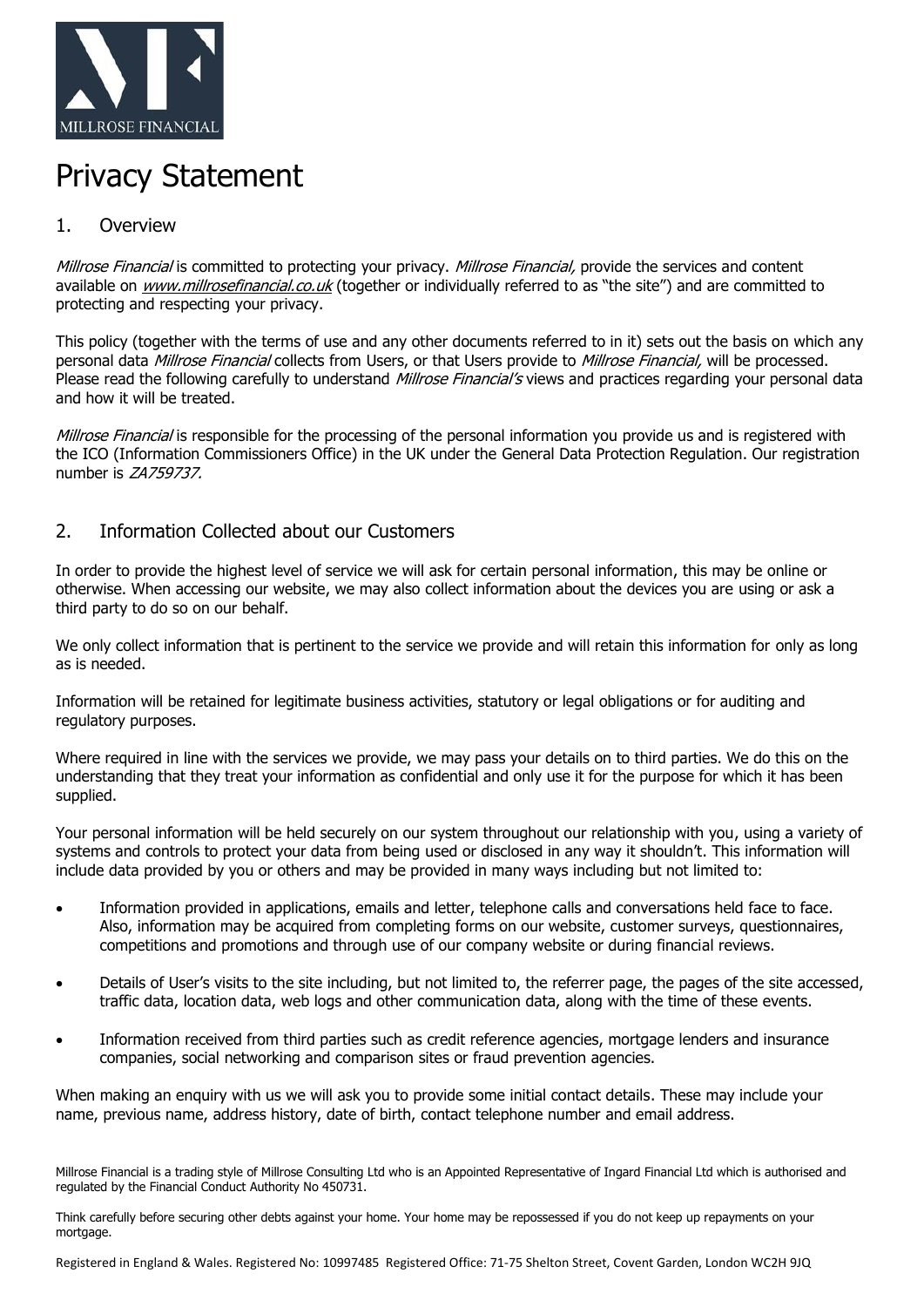

If you advise us of a change to your personal information we will update the records on our database. It is however, your responsibility to provide any other party where you may have opened an account or policy.

If you apply for a product through *Millrose Financial*, we may ask you for your bank details. Where a payment is required for costs such as valuations, we may ask for credit or debit card details. We commit to destroying this information as soon as any payment has been made. We do not retain details of debit or credit cards.

When providing information about a third party such as in a joint application you should ensure you have their permission. We will store their information as described in this privacy notice.

#### Information about connected individuals

We may need to gather personal information about your close family members and dependants in order to provide our service to you effectively. In such cases it will be your responsibility to ensure that you have the consent of the people concerned to pass their information on to us. We'll provide a copy of this privacy notice for them or, where appropriate, ask you to pass the privacy information to them.

#### How long do we keep hold of your information?

During the course of our relationship with you we'll retain personal data which is necessary to provide services to you. We'll take all reasonable steps to keep your personal data up to date throughout our relationship.

We're also subject to regulatory reguirements to retain your data for specified minimum periods. These are, generally: • **Three years for mortgage business**

#### • **Three years for insurance business**

These are **minimum** periods, during which we have a legal obligation to retain your records.

We reserve the right to retain data for longer where we believe it's in our legitimate interests to do so. In any case, in most instances we will not keep your personal data for longer than 6 years after our relationship with you has ended. We do however reserve the right to retain your information for up to 15 years after our relationship has ended.

#### 3. Use of Our Website

Any data gathered via our website *[www.millrosefinancial.co.uk](http://www.millrosefinancial.co.uk/)* is owned solely by *Millrose Financial* and will only be utilised for the purposes described in this policy. All data is stored on servers in the UK.

When visiting our website or using our online service, certain data is collected automatically. This includes but is not limited to:

- How you connect to the internet, including your IP address.
- How you use our site such as screen resolution and browser data stored on your advice, such as cookies. A cookie is a text-only string of data that is entered into the cookie file or 'memory' of the browser on your computer. It will typically contain the name of the domain from which the cookie has come, the 'lifetime' of the cookie, and a value, usually a randomly generated unique number. Cookies help Millrose Financial to improve the site and to deliver a better and more personalised service.
- Information about the device software and internet browser used.
- Location data such as the area of the IP address used when accessing our online services.

This information enables us to estimate audience size and usage patterns, recognise you when you return to the site and remember aspects of site subscription information and facilitate site enabled communication services.

In order to maintain and improve our level of customer service we may monitor or record our phone calls with you. This is not only used for training purposes but also helps detect and prevent fraud.

Millrose Financial is a trading style of Millrose Consulting Ltd who is an Appointed Representative of Ingard Financial Ltd which is authorised and regulated by the Financial Conduct Authority No 450731.

Think carefully before securing other debts against your home. Your home may be repossessed if you do not keep up repayments on your mortgage.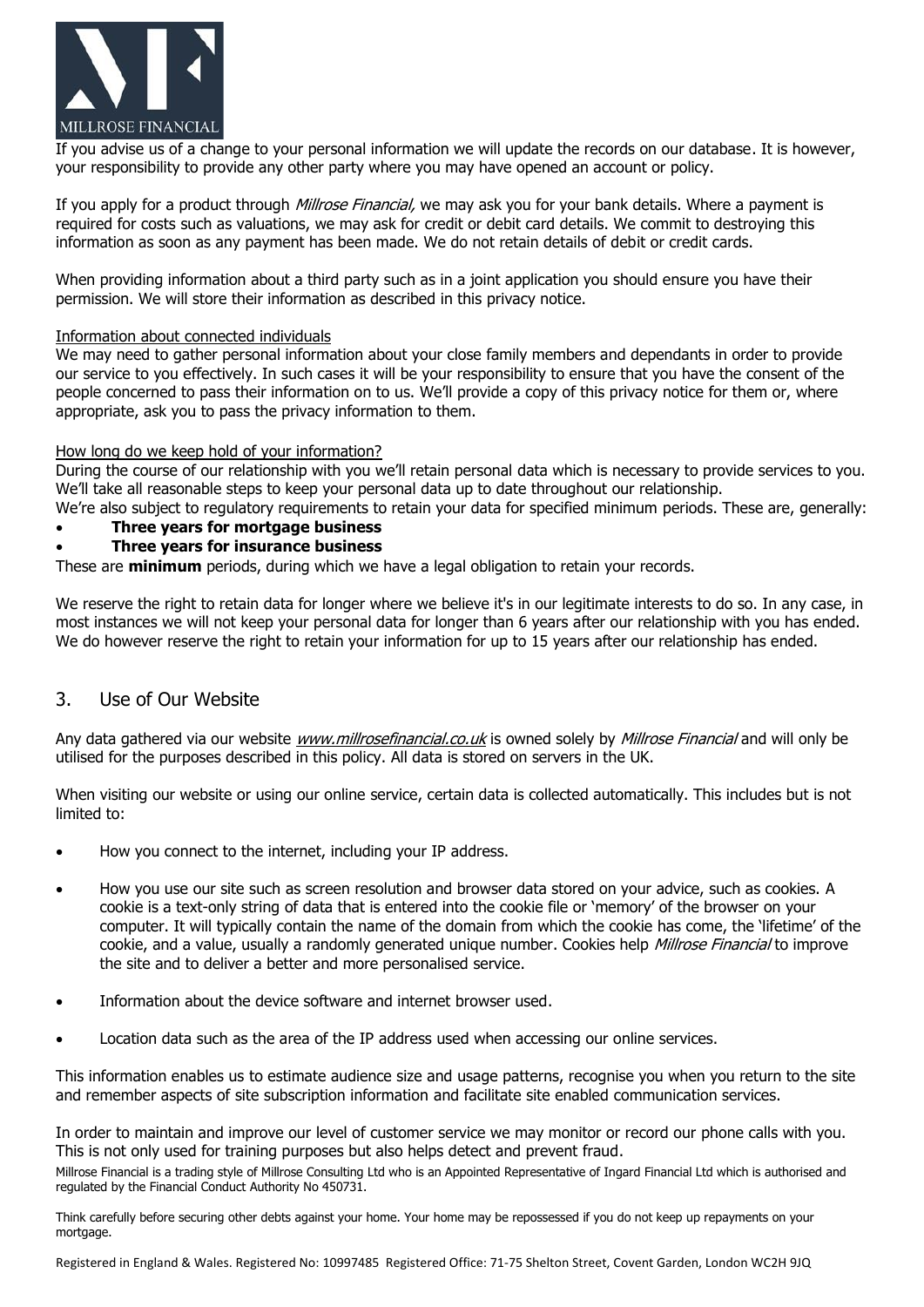

#### 4. Using Personal Information

Personal data received by *Millrose Financial* may be used in a number of ways in order to continually improve the service we offer. This may include but is not limited to:

- Enabling the use of our website to accept you as a new or returning customer
- Processing of an application for a financial product on your behalf
- Letting you know of changes to our products and services
- Confirming your identity and the information you provide
- Improving how we support our customers
- Staff Training
- Maintaining our records
- Improved communications
- Fraud investigation and prevention
- Complying with our regulatory and legal obligations

When gathering personal information, we will always request your consent. We will also seek consent for marketing, market research and prize draw, competitions etc.

If we ever look to use your personal information for any purpose not described in this policy, we will seek to obtain your consent first.

## 5. Disclosure of Your Personal Information

Millrose Financial may disclose your information to our affiliates, associates or closely linked persons (howsoever defined by law or regulation), their directors, officers, employees and agents as well as any government entity or third party, for the purpose(s) outlined above or as a matter of law.

Millrose Financial may disclose your personal information to third parties:

- In the event that Millrose Financial sell or buy any business or assets, in which case Millrose Financial may disclose your personal data to the prospective seller or buyer of such business or assets;
- If Millrose Financial or substantially all of its assets are acquired by a third party, in which case personal data held by it about its customers will be one of the transferred assets; and/or
- If Millrose Financial are under a duty to disclose or share your personal data in order to comply with any legal obligation, or in order to enforce or apply the terms of use and other agreements; or to protect the rights, property, or safety of *Millrose Financial*, its customers, or others. This includes exchanging information with other companies and organisations for the purposes of fraud protection and credit risk reduction.

## 6. Rights Regarding Your Personal Data

You have the right to ask Millrose Financial not to process your personal data for marketing purposes. Millrose Financial will usually inform you if it intends to use your data for such purposes or if it intends to disclose your information to any third party for such purposes. You can exercise your right to prevent the use of your data for marketing purposes by contacting Millrose Financial at Andrew.welsh@millrosefinancial.co.uk or in writing at Millrose Financial, 5 Harlow Close, Cramlington, NE23 3QU

Millrose Financial is a trading style of Millrose Consulting Ltd who is an Appointed Representative of Ingard Financial Ltd which is authorised and regulated by the Financial Conduct Authority No 450731.

Think carefully before securing other debts against your home. Your home may be repossessed if you do not keep up repayments on your mortgage.